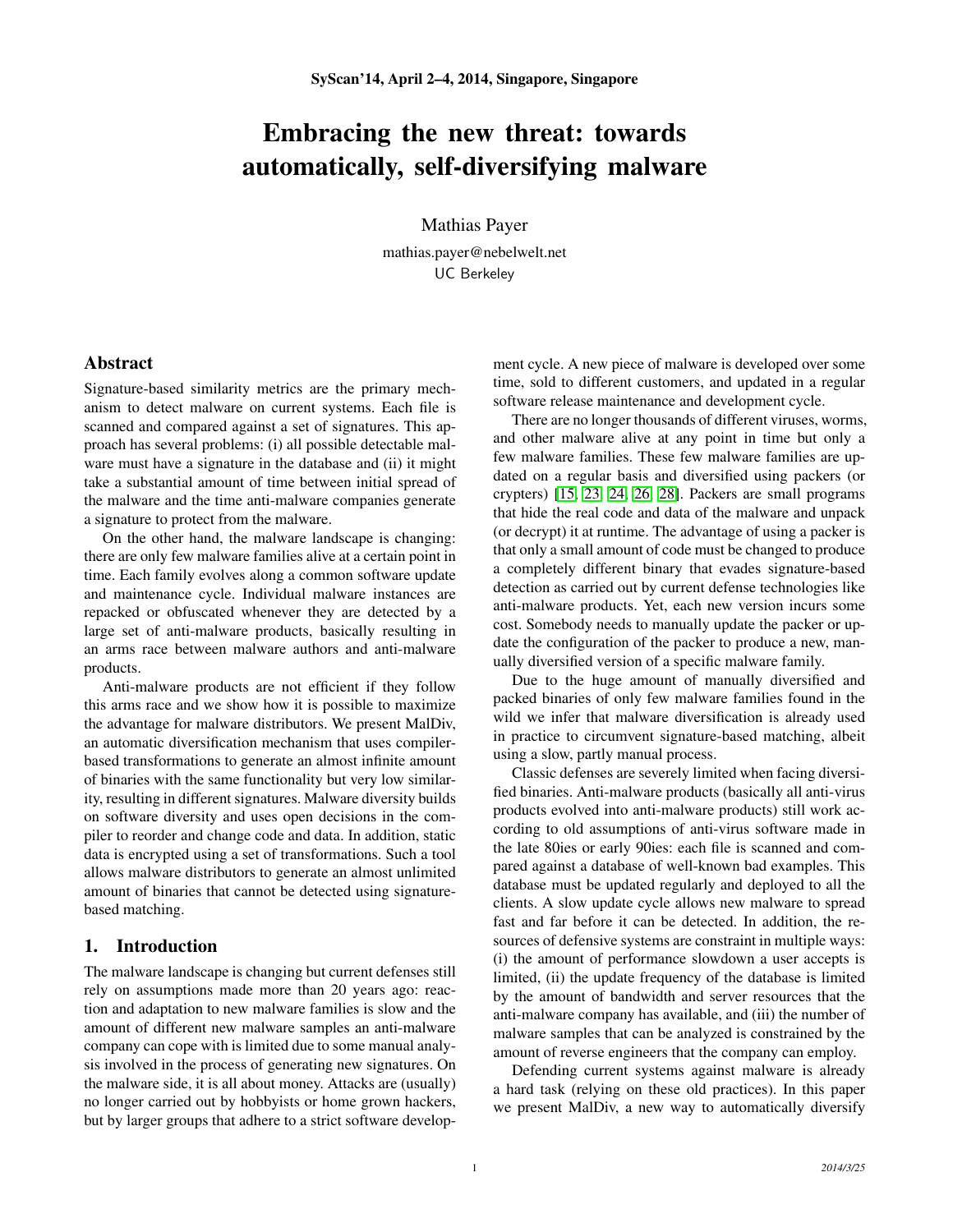malware using a compiler-based diversification approach. This approach allows us to quickly and automatically generate large amounts of unique binaries using a single, unique source code base. MalDiv produces binaries with low similarity between each other using the same source code. Mal-Div is effective, if two binaries produced from the same source code have low similarity, e.g., a signature for a first file does not match a second file.

For MalDiv we rely on software diversity [\[4\]](#page-4-5) as a baseline. Software diversity uses open choices during the compilation of source code to accomplish different goals, e.g., it can be used to randomize the data layout on the heap to protect against memory corruption (an exploit only succeeds on the specific diversified binary it was written for but not on other diversified binaries) [\[4,](#page-4-5) [5,](#page-4-6) [9,](#page-4-7) [10,](#page-4-8) [13,](#page-4-9) [17\]](#page-4-10). The goal of malware diversity is to minimize similarity between different binaries and we diversify both code and data.

If the malware authors can produce new (different) binaries faster than the anti-malware companies can come up with signatures then signature-based detection approaches are completely mitigated. In addition, MalDiv can be tuned to mitigate against other similarity metrics and heuristics as well, resulting in an arms race between the anti-malware companies that need to come up with new (more sophisticated and probably more resource intensive) matching techniques.

The paper is organized as follows: [Section 2](#page-1-0) introduces background information in malware detection (presenting different techniques used to detect malware); [Section 3](#page-2-0) introduces MalDiv, our software diversity mechanism geared towards malware diversity; [Section 4](#page-3-0) evaluates MalDiv; and [Section 5](#page-3-1) concludes.

# <span id="page-1-0"></span>2. Malware detection

On a high level each anti-malware product offers comparable functionality: it (i) scans each file before it is executed or used; (ii) extracts a signature of the scanned file; (iii) compares the signature against a database of known bad signatures (using some similarity metric); and (iv) either puts the file into quarantine if it matches or allows execution or usage of the file. Anti-malware products differ in the size of the database, the speed of their response to newly diversified malware samples, and their heuristics for some similarity metrics.

The signature database is updated frequently and antimalware companies collect large sets of potentially malicious binary samples. These samples are analyzed first automatically and later manually to generate precise signatures if they are malicious. This manual analysis limits the amount of signatures that can be generated in a specific amount of time.

Anti-malware products run under the assumption that they are installed on a clean and uncompromised machine and that they will catch all malware. If any malware is allowed to execute (on the same or higher privilege level as the anti-malware software) then all security guarantees given by the anti-malware product are void (as the malware might disable or remove the anti-malware software). So in the end, anti-malware software uses similar techniques like malware to integrate itself deeply into the operating system (or more recently the hypervisor) to protect itself from malware access. Unfortunately, users are only willing to accept limited performance impact so anti-malware software must scan all files using a limited computational budget.

Modern anti-malware products, e.g., ClamAV [\[18\]](#page-4-11), a well-known open-source anti-malware scanner rely on a set of similarity metrics with corresponding signatures:

- Hash-based matching is a static technique that calculates a hash (e.g., MD5, or SHA1) of a file or part of a file and compares this simple hash against the signature for this similarity metric. This technique uses very low resources but the similarity metric fails if a single byte of the hashed area changes.
- Sequence-based matching is a static technique that matches a small static sequence of bytes that identifies the malware family. This technique is more resilient against changes in the binary but the signature writer must be more careful not to match benign files as well.
- Regular-expression-based matching is another static technique that uses a regular expression as signature, extending the computational expressiveness of sequence-based matching. A malware instance is identified if the regular expression matches a binary.
- Behavioral matching is a static technique that identifies malware according to a set of heuristics, e.g., system calls commonly used in malware or other potentially malicious functionality. This technique is a general detection technique as it matches "general malicious behavior" and not specific malware instances.
- Dynamic behavioral matching is a dynamic technique that extends behavioral matching. It uses a sandbox to analyze the potentially malicious files. All interactions with the operating system and modifications of the runtime system are monitored and matched against a set of heuristics. Advantages of this technique are that the effects of packers or other diversification can be mitigated but due to limited resources the analysis can only run for a short amount of time and is therefore incomplete.

All signature-based techniques have the disadvantage that they only match prior known malware that is in the signature database. Several other approaches have been developed to mitigate the drawbacks of signature-based matching. Some approaches detect the packer and try to unpack the actual malware code [\[15,](#page-4-0) [23,](#page-4-1) [26,](#page-4-3) [28\]](#page-4-4). Unfortunately, this approach only works for known packers or packing techniques. Other approaches try to normalize binaries to undo the effects of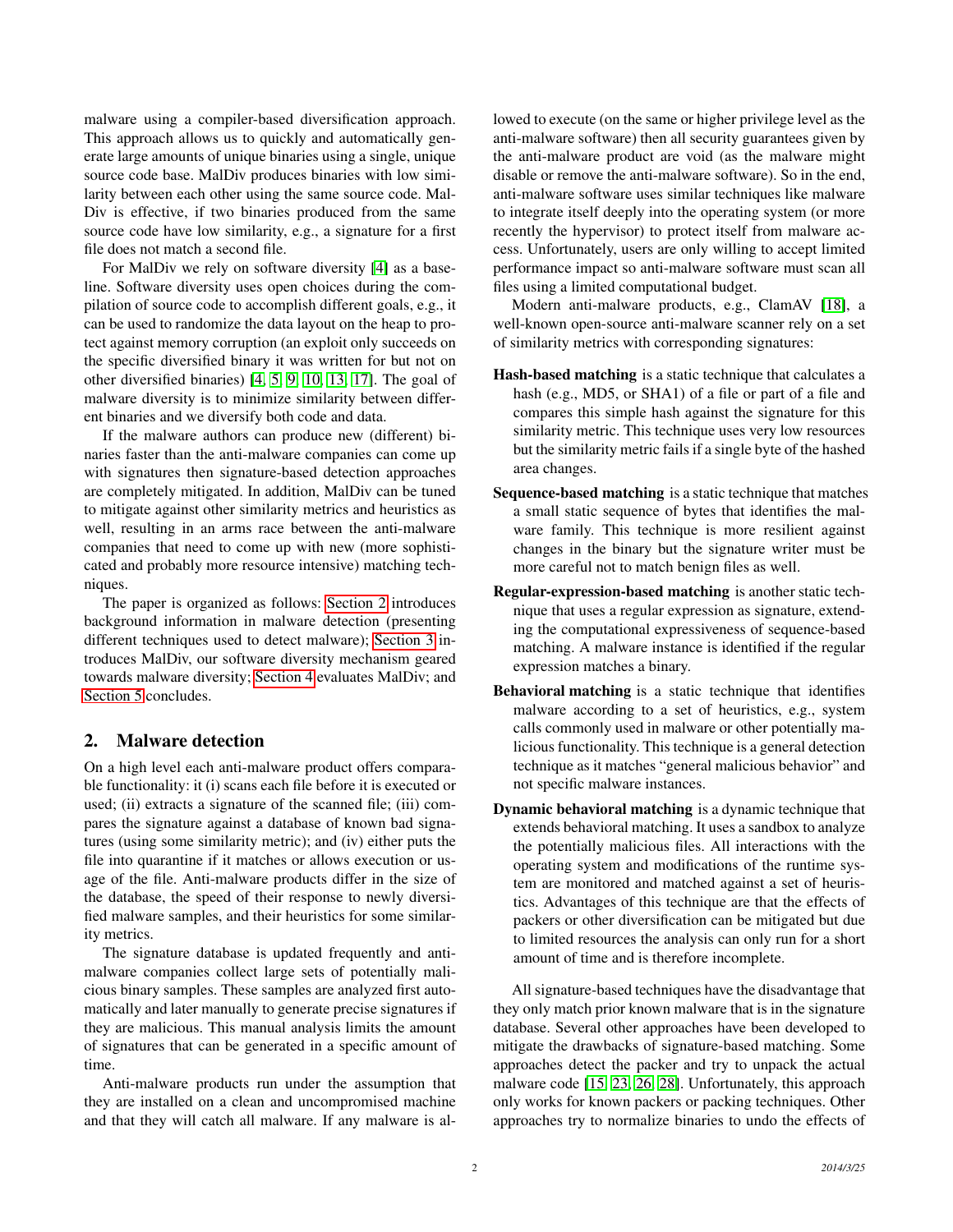diversification [\[3\]](#page-4-12). These techniques are limited to simple transformations (comparable to peephole optimizations carried out by the code generator in a compiler).

All behavioral techniques must cope with false positives and the incompleteness of their heuristics, resulting in an arms race with the attackers. Dynamic techniques face the additional drawback that the sandbox can be detected by the malware [\[2,](#page-4-13) [7,](#page-4-14) [11,](#page-4-15) [25,](#page-4-16) [27,](#page-4-17) [29\]](#page-4-18) resulting in another arms race that tries to detect if a piece of code evades analysis [\[1,](#page-4-19) [7,](#page-4-14) [14,](#page-4-20) [16,](#page-4-21) [19,](#page-4-22) [21,](#page-4-23) [22\]](#page-4-24). Many of these dynamic techniques are too resource intensive to be used on consumer machines.

Other similarity metrics outside of anti-malware products can be used as well. Bindiff [\[8\]](#page-4-25), for example, reconstructs the control-flow graph of the binary and uses graph-based matching as a similarity metric between two binaries.

# <span id="page-2-0"></span>3. Malware diversity

Malware diversity is a new form of software diversity that maximizes the differences between individual compiled instances to reduce the similarity. Compared to existing software diversification, malware diversity does not need to produce high performance code. Malware diversity disrupts similarity metrics by adding many small changes to code and data layout throughout the produced binary.

MalDiv diversifies both code and data. The code is diversified using already existing diversification techniques like instruction selection, register selection, control-flow changes, or side-effect free computation. Malware diversity focuses on maximum diversity in the generated code. Data is diversified using per-instance encodings of static data.

# 3.1 Software diversity

Software diversity [\[4\]](#page-4-5) adds a different spin to compilation: under the assumption that the compiler version, flags, and source code remain static for all compilations software diversity produces different binaries for each compilation instead of deterministically producing the same binary over and over again. Software diversity can be used for many purposes: (i) to combat the "software monoculture" [\[10,](#page-4-8) [12,](#page-4-26) [13\]](#page-4-9), (ii) to hide steganographic messages in binaries [\[6\]](#page-4-27), or (iii) to protect software against exploits [\[4,](#page-4-5) [5,](#page-4-6) [9,](#page-4-7) [10,](#page-4-8) [17\]](#page-4-10). Diversification engines use different compiler techniques to produce different code and/or data layout for each compilation:

- Instruction selection the code generator may select many different instructions to carry out some computation (e.g., an addition can be expressed using a subtraction) or may reorder instructions that do not depend on each other at will.
- Register selection the register allocator may shuffle the list of free general purpose registers at any point in time shuffle or enforce an artificial sparsity of general purpose registers.
- Control-flow changes the compiler can reorder, merge, or split basic blocks, reorder branch targets in switch statements, or use different inlining settings.
- Side-effect free instructions the compiler can add garbage computation alongside the regular computation at will or even weave a second program into the program to change the instruction mix.
- Variable diversification the compiler may reorder the variables on the stack. If the compiler can prove that no pointer ever escapes the diversified part of the program it can also reorder and modify the contents of structures and objects.

In general, software diversity relies on small changes of the aggressiveness in the optimization toolchain of a modern optimizing compiler. For example, if common subexpression elimination is less aggressive and only (randomly) removes some (random) subexpressions at some (random) points in time then the diversity is increased.

# 3.2 Data diversification

In addition to all the code diversification and data layout diversification, each binary also contains static data that is used during computation. This static data is often an ideal candidate for partial signatures. For MalDiv, we have looked into several diversification patterns for this static data. Of course, other diversification approaches for static data are possible and can easily be added to the diversification toolchain.

- 1. During compilation the static data is encrypted using a random key. At startup all data is decrypted before the original application starts.
- 2. A second approach compresses all static data into a small blob of data that unpacks the data at runtime.
- 3. A third approach decrypts the data only when it is first used, adding a short test if the data has already been decrypted before each use. This approach helps against dynamic behavioral analysis that tries to match the data region of the running malware process after unpacking the static data.

A large set of different encryption/decryption schemes are possible, from simple XOR-based encryption to more sophisticated encryption schemes. To protect the decryption code in the binary from becoming a signature it is diversified alongside the other source code.

# 3.3 Implementation

We implemented MalDiv, a prototype of our malware diversity engine on top of the multicompiler [\[13\]](#page-4-9), building on the LLVM [\[20\]](#page-4-28) compiler framework. We use a combination of the existing diversity mechanisms and provide pre-set settings that maximize the diversity for the existing diversification mechanisms. In addition, we have added the simple XOR-based data diversification mechanism.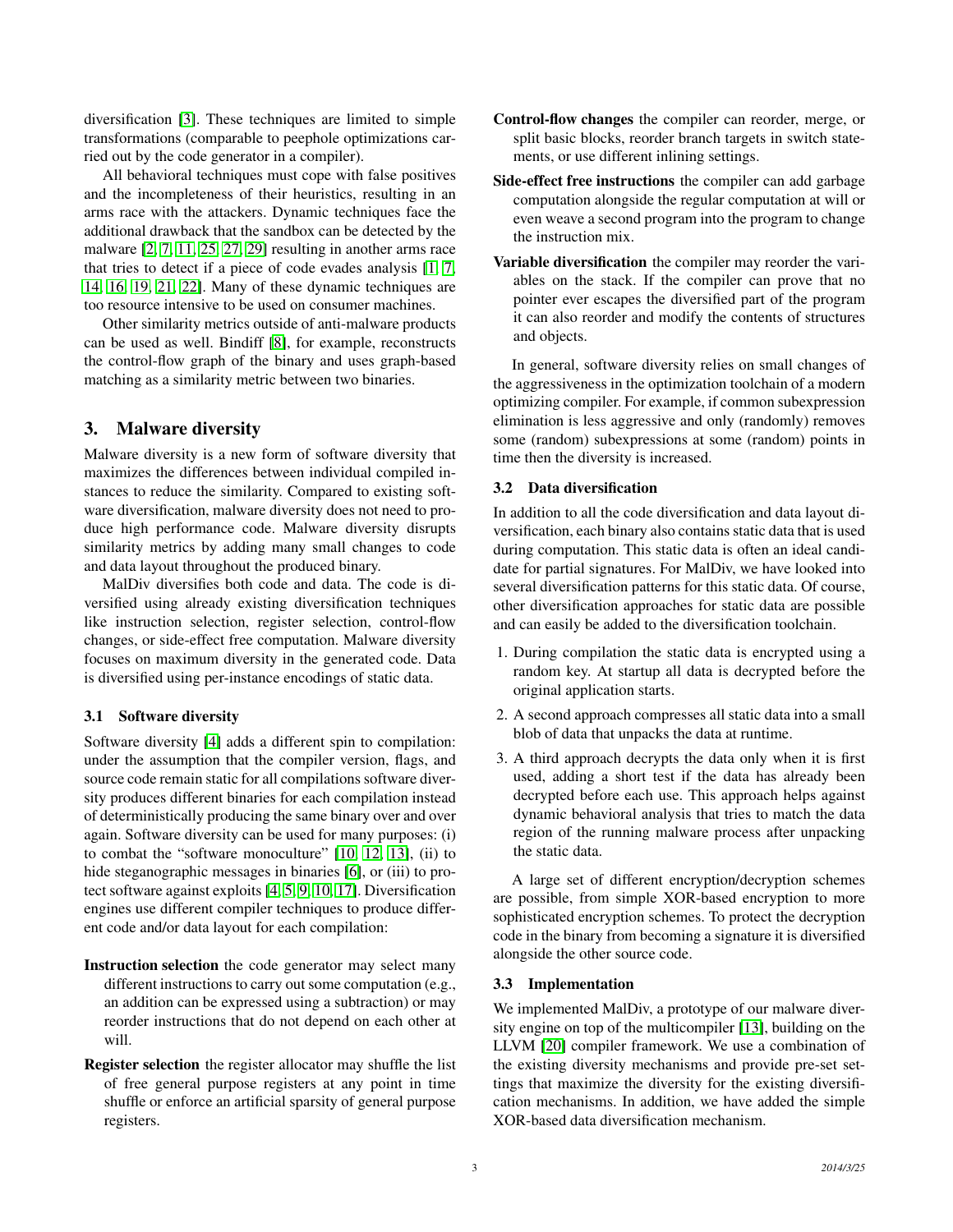The project GitHub page [http://github](http://github.com/gannimo/MalDiv).com/gannimo/ [MalDiv](http://github.com/gannimo/MalDiv) contains all the resources needed to build the diversifying compiler, instructions on how to get the original multicompiler, the static data diversification module, and a set of examples that show how to use the diversifying compiler.

# <span id="page-3-0"></span>4. Evaluation

This section presents an evaluation of the current MalDiv prototype implementation. We compare the similarity of a set of diversified binaries using different metrics: hash-based similarity and longest common substrings. We also discuss possible mitigations against malware diversity.

As binaries we use a set of SPEC CPU2006 benchmarks written in  $C/C++$ , nmap, and a simple port scanner.

## 4.1 Hash-based similarity

Hash-based similarity is not effective for any of the diversified binaries. Both the binary as a whole and individual segments (code and data regions) change due to the diversification between individual instances. Due to these changes neither whole-binary nor segment-based/partial hashing of binaries can be used to detect instances of the same malware.

### 4.2 Common substrings

To evaluate the power of individual signatures we test a set of diversified binaries for common substrings (a sequence of bytes that occurs in both files). Finding common substrings is computationally very expensive but allows us to check if some part of a binary remains static across several diversified instances.



<span id="page-3-2"></span>Figure 1. List of common subsequences for SPEC CPU2006 benchmarks (log scale).

[Figure 1](#page-3-2) shows (i) the list of SPEC benchmarks always comparing two different diversified versions with each other, (ii) perlbench compared with bzip and perlbench compared with gobmk to show the similarity between two different programs, and (iii) two diversified versions of nmap and a simple port scanner.

From [Figure 1](#page-3-2) we see that few shared substrings are longer than 20 bytes of length and most shared substrings are shorter than 20 bytes. The longer substrings all fall into one of the following criteria: start files (shared among all programs compiled by the same compiler), function call sequences (pushing parameters on to the stack), mov sequences (a set of mov instructions that initialize structures), floating point sequences that are currently not (yet) diversified, or hand written assembler instructions. Of these substrings only the handwritten assembly instructions pose a problem as they cannot be automatically broken up by the compiler. Apart from these limitations it will be hard for malware analysts to come up with efficient signatures for diversified binaries.

#### 4.3 Possible mitigation

The evaluation showed that any signature-based matching is no longer effective for diversified binaries. Combined with the high frequency in which diversified binaries can be generated malware diversity allows malware authors to spread fast and far without wide-spread detection (individual malware instances can still be analyzed on a per-case basis).

Static and dynamic behavioral analysis of individual malware samples is of course possible and will discover simple malware families. We assume that malware authors will rely on existing anti-debugging and anti-forensics tools to mitigate these risks. Anti-debugging and anti-forensics is orthogonal to malware diversity and not part of MalDiv. Malware products will quickly incorporate anti-debugging and antiforensic measurements on their own.

Graph-based binary similarity analysis tools like bindiff can still effectively recover some similarity between diversified instances due to the limited diversification of the control-flow that is implemented in the current MalDiv prototype. Bindiff shows reasonably high similarity between diversified instances and reasonably low similarity between functionally different binaries due to the differences in the control flow graph. Unfortunately, bindiff has a very high analysis cost of up to 15 minutes to compare two diversified instances. We reason that such a high analysis overhead will remain unpractical for wide-spread deployment of such an analysis technique.

## <span id="page-3-1"></span>5. Conclusion

Malware detection engines rely on signatures and common behavior to successfully detect malware. The assumption of these detection mechanisms is that each malware (family) can be classified using some form of signature.

In this paper we introduce malware diversity which breaks the above mentioned assumption. Our prototype Mal-Div, a malware diversification technique automatically diversifies malware during the compilation. The LLVM-based technique produces a large amount of binaries with very low similarity in a short amount of time.